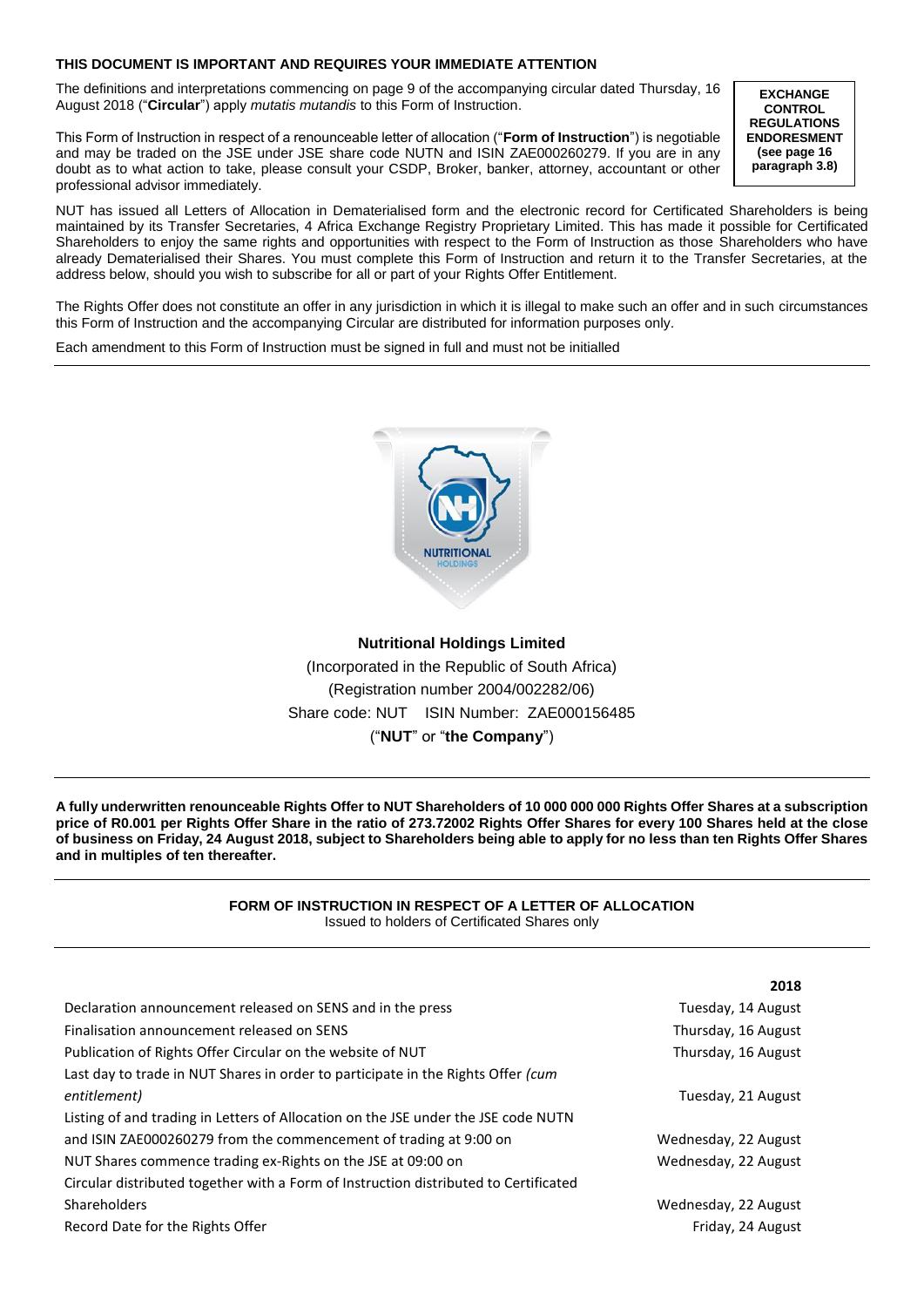| Renounceable Rights Offer opens at 09:00 on                                                                                                                | Monday, 27 August       |
|------------------------------------------------------------------------------------------------------------------------------------------------------------|-------------------------|
| Certificated Shareholders will have their Letters of Allocation credited to an                                                                             |                         |
| electronic account held at the Transfer Secretaries at 09:00 on                                                                                            | Monday, 27 August       |
| Circular, where applicable, distributed to Qualifying Dematerialised Shareholders                                                                          | Monday, 27 August       |
| Dematerialised Shareholders will have their accounts at their CSDP or Broker                                                                               |                         |
| credited with their Entitlement at 09:00 on                                                                                                                | Monday, 27 August       |
| Last day for trading Letters of Allocation on the JSE                                                                                                      | Tuesday, 4 September    |
| Form of Instruction lodged by Certificated Shareholders wishing to sell all or part of<br>their entitlement at the Transfer Secretaries by 12:00 on        | Tuesday, 4 September    |
| Listing of Rights Offer Shares and trading therein on the JSE commences<br>Rights Offer closes at 12:00. Payment to be made and Form of Instruction lodged | Wednesday, 5 September  |
| by Certificated Shareholders wishing to subscribe for all or part of the Entitlement                                                                       |                         |
| at the Transfer Secretaries*by 12:00 on                                                                                                                    | Friday, 7 September     |
| Record Date for the Letters of Allocation                                                                                                                  | Friday, 7 September     |
| Rights Offer Shares issued and posted to Shareholders in certificated form (where                                                                          |                         |
| applicable) on or about                                                                                                                                    | Monday, 10 September    |
| Rights Offer Shares not subscribed for in terms of the Rights Offer, issued to the                                                                         |                         |
| Subscriber on                                                                                                                                              | Monday, 10 September    |
| CSDP or Broker accounts of Dematerialised Shareholders updated with Rights Offer                                                                           |                         |
| Shares and debited with any payments due on                                                                                                                | Monday, 10 September    |
| Results of Rights Offer announced on SENS                                                                                                                  | Monday, 10 September    |
| Refund to the Subscriber in terms of Rights Offer Shares taken up by Shareholders                                                                          |                         |
| on                                                                                                                                                         | Wednesday, 12 September |

\* CSDP effect payment in respect of Dematerialised Shareholders on a delivery versus payment method.

# **Notes:**

- 1. Unless otherwise indicated, all times indicated above and elsewhere in this Circular are South African times.<br>2. Shareholders may not dematerialise or rematerialise their Shares between Wednesday, 22 August 2018 and
- **2.** Shareholders may not dematerialise or rematerialise their Shares between Wednesday, 22 August 2018 and Friday, 24 August 2018, both dates inclusive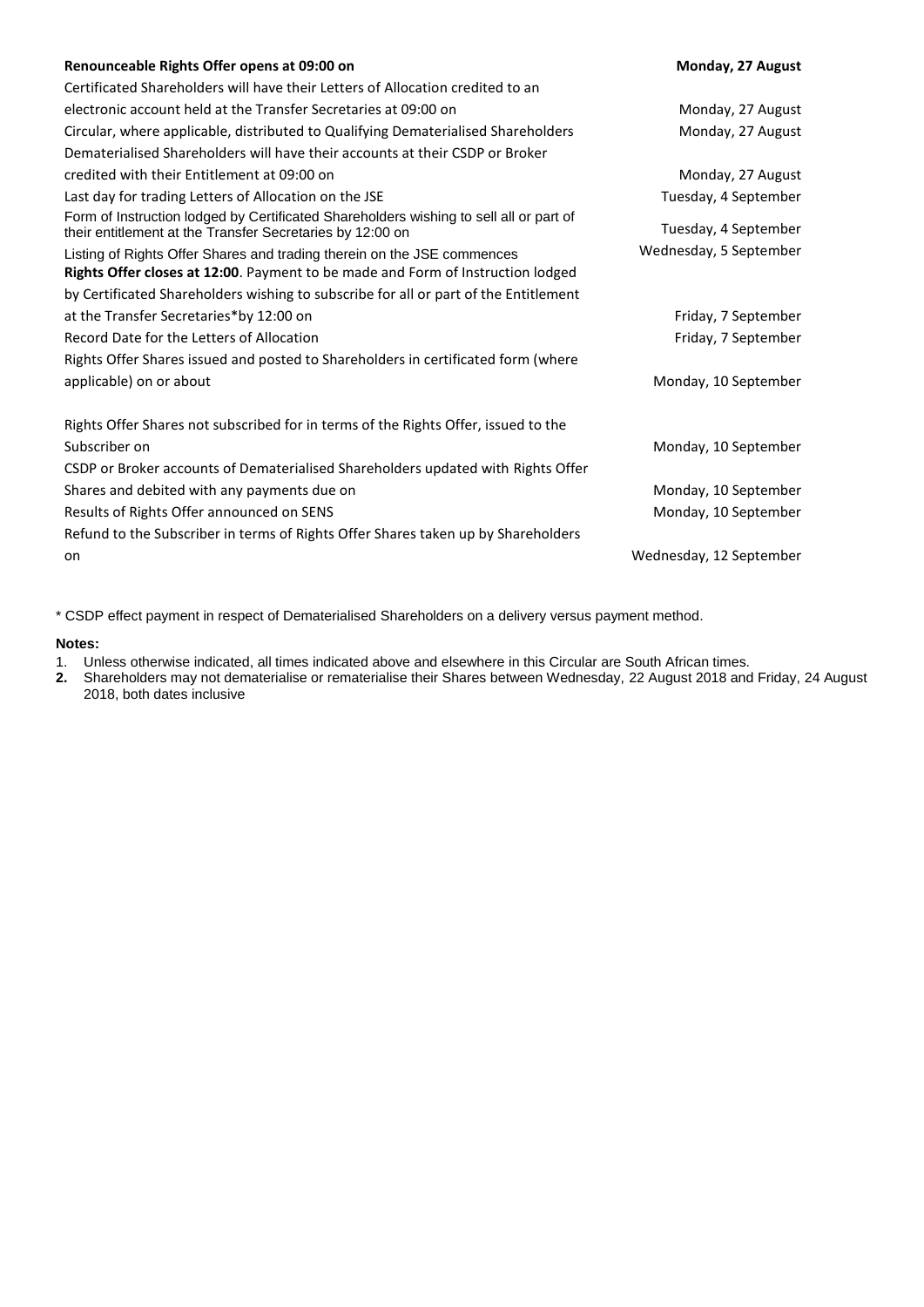# **THIS FORM MUST BE RETURNED IN ITS ENTIRETY TO THE TRANSFER SECRETARIES.**

#### **Transfer Secretaries:**

4 Africa Exchange Registry Proprietary Limited (Registration number 2007/033697/06) 1st Floor, Cedar Wood House Ballywoods Office Park 33 Ballyclare Drive Bryanston 2121

Enquiries in connection with this Form of Instruction should be addressed to the Transfer Secretaries, quoting this account number: Account Number

| Name and address of Certificated Shareholder | Number of Shares<br>deemed to be held at<br>close of business on<br>Friday, 24 August 2018 | Number of Rights Offer<br>Shares which can be<br>taken up in terms of<br>paragraph 2 below,<br>based on the deemed<br>shareholding as at<br>Friday, 24 August 2018 | Amount payable at<br>R0.001 per Rights Offer<br>Share |
|----------------------------------------------|--------------------------------------------------------------------------------------------|--------------------------------------------------------------------------------------------------------------------------------------------------------------------|-------------------------------------------------------|
|                                              |                                                                                            |                                                                                                                                                                    |                                                       |
| (1)                                          | (2)                                                                                        | (3)                                                                                                                                                                | (4)                                                   |

| Acceptance of Rights Offer Shares                                                    | Number of Rights Offer Shares | Total amount due at R0.001 per |
|--------------------------------------------------------------------------------------|-------------------------------|--------------------------------|
|                                                                                      | accepted (multiple of ten)    | <b>Rights Offer Share</b>      |
| Please note that the same or a lesser number<br>of Rights Offer Shares as the number |                               |                                |
| mentioned in <b>Block (3)</b> may be accepted                                        |                               |                                |
|                                                                                      | (5)                           | (6)                            |

| EFT swift reference number (only applicable if payment made by EFT) |  |  |
|---------------------------------------------------------------------|--|--|
|                                                                     |  |  |
| and/or cell phone number                                            |  |  |
|                                                                     |  |  |
|                                                                     |  |  |
|                                                                     |  |  |
|                                                                     |  |  |
|                                                                     |  |  |

### Dear NUT Shareholder

### **1. THE RIGHTS OFFER**

Shareholders recorded in the Register of the Company at the close of trade on Friday, 24 August 2018, are offered Rights Offer Shares at a subscription price of R0.001 per Rights Offer Share in the ratio of 273.72002 Rights Offer Shares for every 100 Shares held, on the terms and conditions set out in the accompanying Circular and in this Form of Instruction.

# **2. ENTITLEMENT**

- 2.1 The Rights Offer Shares stated in **Block (3)** have been provisionally allocated for subscription at a subscription price of **R0.001** per Rights Offer Share to the Shareholder whose name is stated in **Block (1).**
- 2.2 The Entitlement of Certificated Shareholders is dependent on the actual holding of Shares as reflected in **Block (2)** at the close of business on Friday, 24 August 2018.

### **3. ACCEPTANCE AND PAYMENT**

- 3.1 If you wish to accept the Rights Offer Entitlement you must complete **Blocks (5) and (6) and sign in the space provided below Block (6).**
- 3.2 If you are the person(s) in whose name(s) this Form of Instruction was issued and wish to subscribe for **all** the Rights Offer Shares allocated to you, complete the applicable blocks as stated above. In such instance, **Forms B** and **C** of this Form of Instruction need not be completed.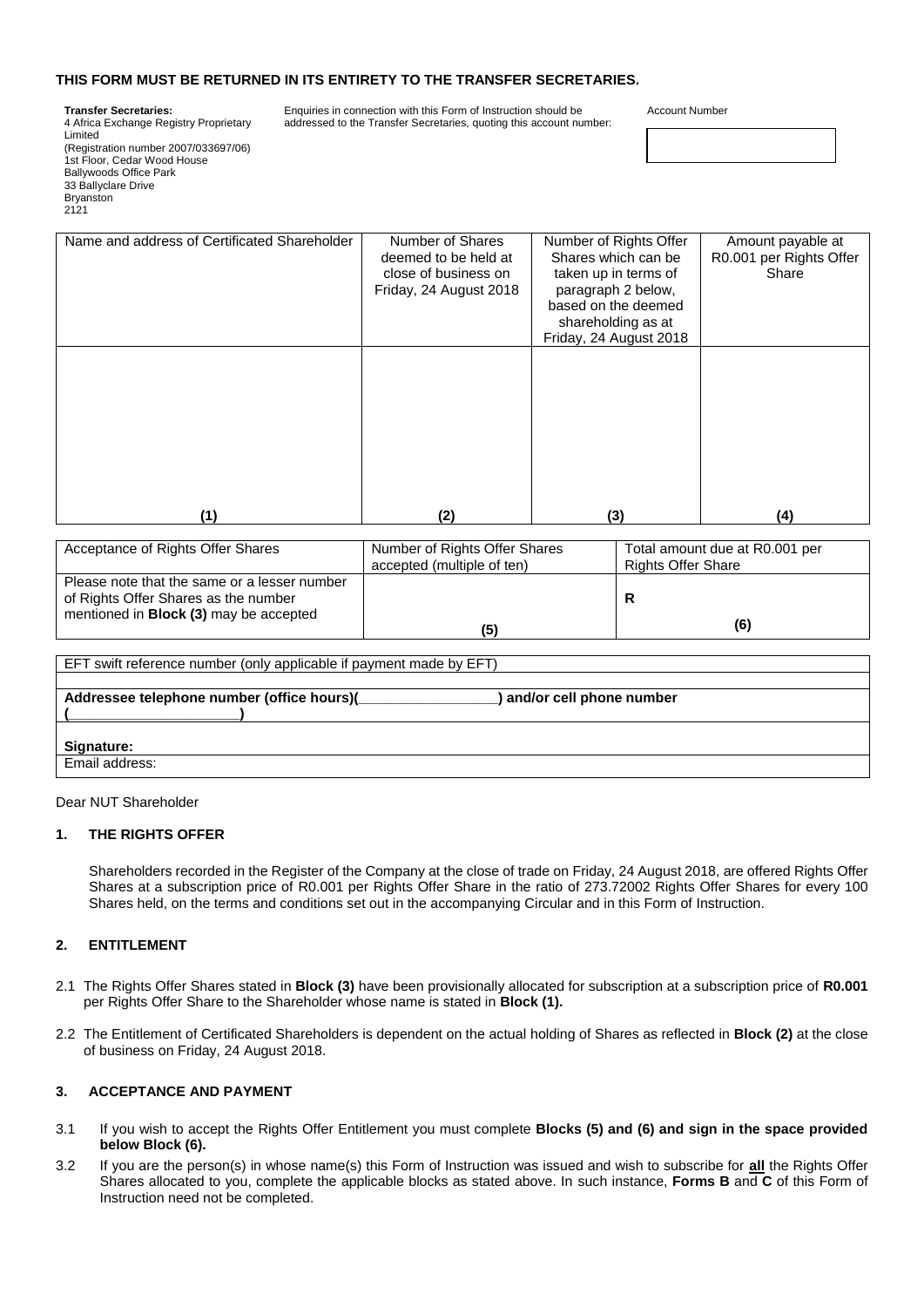- 3.3 If you wish to subscribe for the Rights Offer Shares, you must lodge a properly completed Form of Instruction together with the amount due in the currency of South Africa by way of one of the following methods of payment to the Transfer Secretaries, so as to be received by no later than 12:00 on Friday, 7 September 2018:
	- a cheque (crossed "not transferable" and with the words "or bearer" deleted), payable to "**NUT – Rights Offer Offer**";
	- banker's draft (drawn on a registered bank), payable to "**NUT – Rights Offer Offer**"; or
	- an EFT swift reference number (EFT to be made into the Designated Bank Account, details of which are available from the corporate actions department of the Transfer Secretaries at +27 (0)11 100 8352).
- 3.4 Such payment, when the cheque or banker's draft or EFT has been received, will constitute acceptance of the Rights Offer upon the terms and conditions set out in the accompanying Circular and in this Form of Instruction.
- 3.5 No acknowledgement of receipt will be given for a cheque or banker's draft or EFT received in accordance with the Rights Offer.
- 3.6 With reference to paragraph 3.4 above regarding EFTs, please note the following:
- Forms of Instruction and proof of payment (EFT swift reference number) may be emailed to admin@4aregistry.co.za. Kindly note that this relates only to the subscription for Rights Offer Shares and not for the sale thereof;
- Forms of Instruction which are not posted must be emailed to admin@4aregistry.co.za. 4 Africa Exchange Registry Proprietary Limited will not be responsible for any loss and/or damage whatsoever in relation to or arising from the late or non-receipt of emailed Forms of Instruction or owing to Forms of Instruction being forwarded to any other email address other than that provided above.
- Forms of Instruction shall be deemed to be received on the date reflected in the 4 Africa Exchange Registry Proprietary Limited facsimile system. Notwithstanding anything to the contrary, it is the responsibility of Shareholders to ensure that their Form of Instruction are received timeously by the Transfer Secretaries.

### **4. RENUNCIATION OR SALE**

4.1 The Rights Offer does include the right for Shareholders to sell or renounce your Entitlement.

# **5. EXCESS APPLICATIONS**

The Rights Offer does not include the right for Shareholders to apply for excess Shares.

### **6. EXCHANGE CONTROL REGULATIONS**

- 6.1 Pursuant to the Exchange Control Regulations of South Africa and upon specific approval of the South African Reserve Bank, non-residents, excluding former residents, of the Common Monetary Area will be allowed to:
	- take up the Rights Offer Entitlement allocated to them in terms of the Rights Offer;
	- purchase Letters of Allocation on the JSE; and
	- subscribe for the Rights Offer Shares arising from the Letters of Allocation purchased on the JSE,
	- provided payment is received either through normal banking channels from abroad or from a non-resident account.
- 6.2 All applications by non-residents for the above purposes must be made through an authorised dealer in foreign exchange. Electronic statements issued in terms of Strate and any Share certificates issued pursuant to such applications will be endorsed "non-resident".
- 6.3 Where a Rights Offer Entitlement in terms of the Rights Offer becomes due to a former resident of the Common Monetary Area, which Rights Offer Entitlement is based on Shares blocked in terms of the Exchange Control Regulations, then only emigrant blocked funds may be used to:
	- take up the Entitlements allocated to them in terms of the Rights Offer;
	- purchase Letters of Allocation on the JSE; and
	- subscribe for the Rights Offer Shares arising from the Letters of Allocation purchased on the JSE.
- 6.4 Any Shareholder resident outside the Common Monetary Area who receives this Circular and Form of Instruction should obtain advice as to whether any governmental and/or other legal consent is required and/or any other formality must be observed to enable a subscription to be made in terms of such Form of Instruction.
- 6.5 All applications by emigrants using blocked funds for the above purposes must be made through the authorised dealer in South Africa controlling their blocked assets. Share certificates issued to such emigrants will be endorsed "non-resident" and placed under the control of the authorised dealer in foreign exchange through whom the payment was made. The proceeds due to emigrants from the sale of the Letters of Allocation, if applicable, will be returned to the authorised dealer in foreign exchange for credit to such emigrants' blocked accounts. Electronic statements issued in terms of Strate and any Rights Offer Share certificates issued pursuant to blocked Rand transactions will be endorsed "non-resident" and placed under the control of the authorised dealer through whom the payment was made. The proceeds arising from the sale of Letters of Allocation or arising from the sale of blocked Rights Offer Shares will be credited to the blocked accounts of the emigrants concerned.
- 6.6 New share certificates issued pursuant to the Rights OfferOffer to an emigrant will be endorsed "non-resident" and forwarded to the address of the relevant authorised dealer controlling such emigrant's blocked assets for control in terms of the Exchange Control Regulations. Where the emigrant's Shares are in Dematerialised form with a CSDP or Broker, the electronic statement issued in terms of Strate will be despatched by the CSDP or broker to the address of the emigrant in the records of the CSDP or Broker.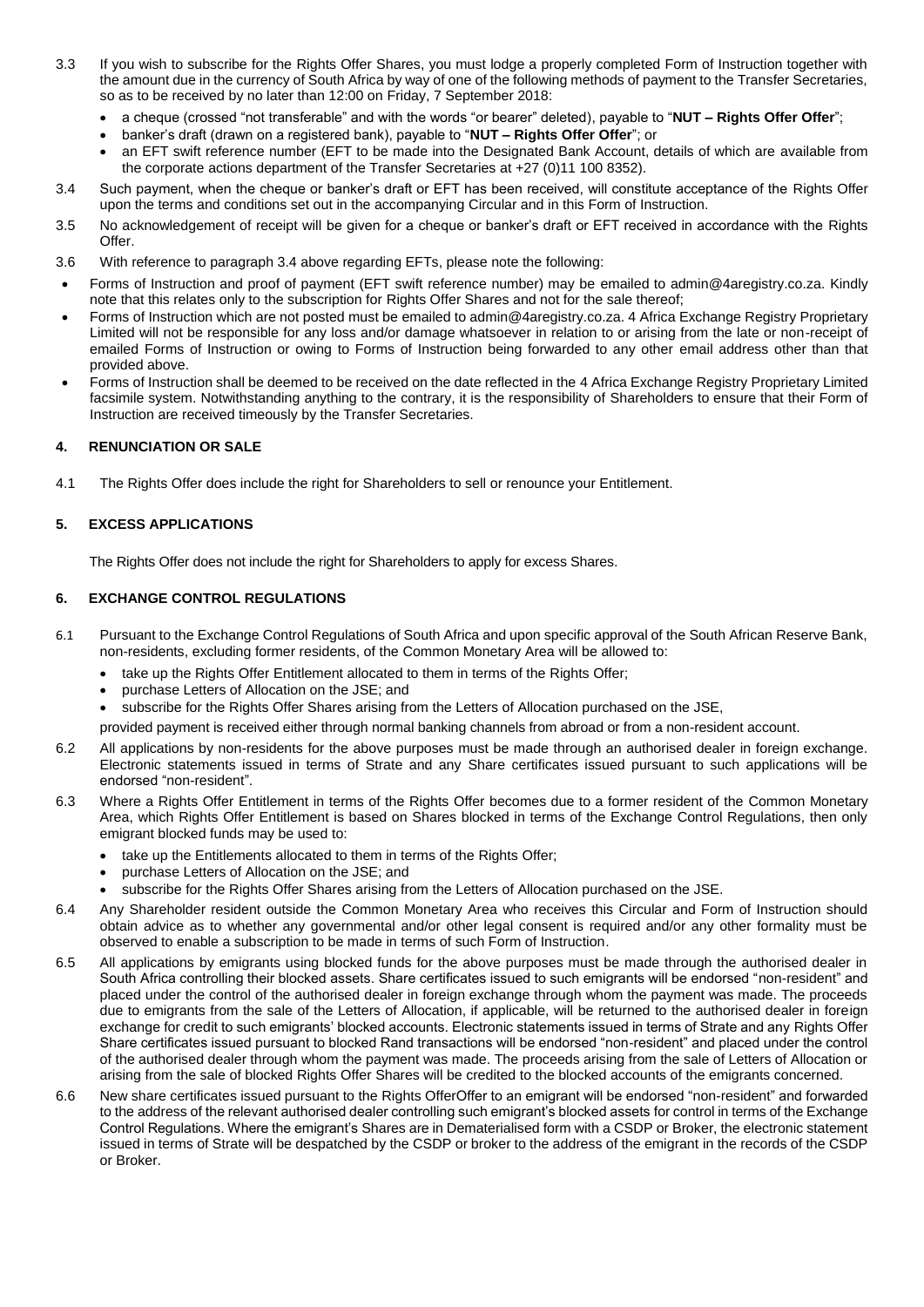# **7. JURISDICTIONS**

The Rights Offer does not constitute an offer in any jurisdiction in which it is illegal to make such an offer and this Circular and Form of Instruction should not be forwarded or transmitted by you to any person in any territory other than where it is lawful to make such an offer.

# **8. SOUTH AFRICAN LAW**

All transactions arising from the provisions of the accompanying Circular and this Form of Instruction shall be governed by and be subject to the laws of South Africa.

# **9. TAX CONSEQUENCES**

Certificated Shareholders are advised to consult their professional advisers regarding the tax implications of the Rights Offer.

### **10. LISTINGS ON THE JSE**

The JSE has granted a listing for the:

- the Letters of Allocation in respect of all of the 10 000 000 000 Rights Offer Shares with effect from the commencement of trade on Wednesday, 22 August 2018, until the close of trade on Tuesday, 4 September 2018, both days inclusive; and
- 10 000 000 000 Rights Offer Shares with effect from the commencement of trade on Wednesday, 5 September 2018.

# **11. DOCUMENTS OF TITLE**

New Share certificates to be issued to Certificated Shareholders who have opted to "rematerialise" their Dematerialised Rights Offer Shares to which they are entitled as contemplated in the section titled "*Action Required By Shareholders*" of the Circular, will be posted to persons entitled thereto, by registered post, at the risk of the Shareholders concerned, on or about Monday, 10 September 2018.

By order of the Board

# **NUTRITIONAL HOLDINGS LIMITED**

### **Thursday, 16 August 2018**

#### **Company secretary and registered address**

JA Etchells Suite 3 49 Richefond Circle Ridgeside Office Estate Umhlanga Rocks 4319 (PO Box 5026, Frosterley Park, La Lucia Ridge Office Estate, 4019)

#### **Transfer secretaries**

4 Africa Exchange Registry Proprietary Limited (Registration number 2007/033697/06) 1st Floor, Cedar Wood House Ballywoods Office Park 33 Ballyclare Drive Bryanston 2121

## **GENERAL INSTRUCTIONS AND CONDITIONS**

- (a) **Married persons:** Persons married in community of property wishing to exercise their Rights Offer Entitlement must comply with the provisions of the Matrimonial Property Act (No. 88 of 1984) and proof of such person's capacity to exercise such Entitlement may be required by the Transfer Secretaries.
- (b) **Powers of attorney:** If this form is signed under a power of attorney, then the original, or certified copy thereof, must be sent to the Transfer Secretaries for noting unless it has already been registered by the Transfer Secretaries.
- (c) **Companies or close corporations:** A company or close corporation wishing to exercise its Rights Offer Entitlement must send the original or certified copy of the directors' or members' resolution authorising the exercise of such Entitlements, to the Transfer Secretaries for noting.
- (d) **Stamp of broking member of the JSE:** If any signature to **Form B** is confirmed by the stamp of a broking member of the JSE then (a), (b) or (c) above, as the case may be, will not apply.
- (e) **Deceased estates and trusts:** Rights Offer Shares will not be allotted in the name of an estate or a trust. Therefore, where the entitlement to the Rights Offer Shares in NUT has accrued to the estate of a deceased holder or a trust, the executor or administrator or trustee (as the case may be) must complete **Form B** in his/her representative capacity and **Form C** must be completed by the person in whose name the Rights Offer Shares are to be allotted without any reference to the estate or the trust.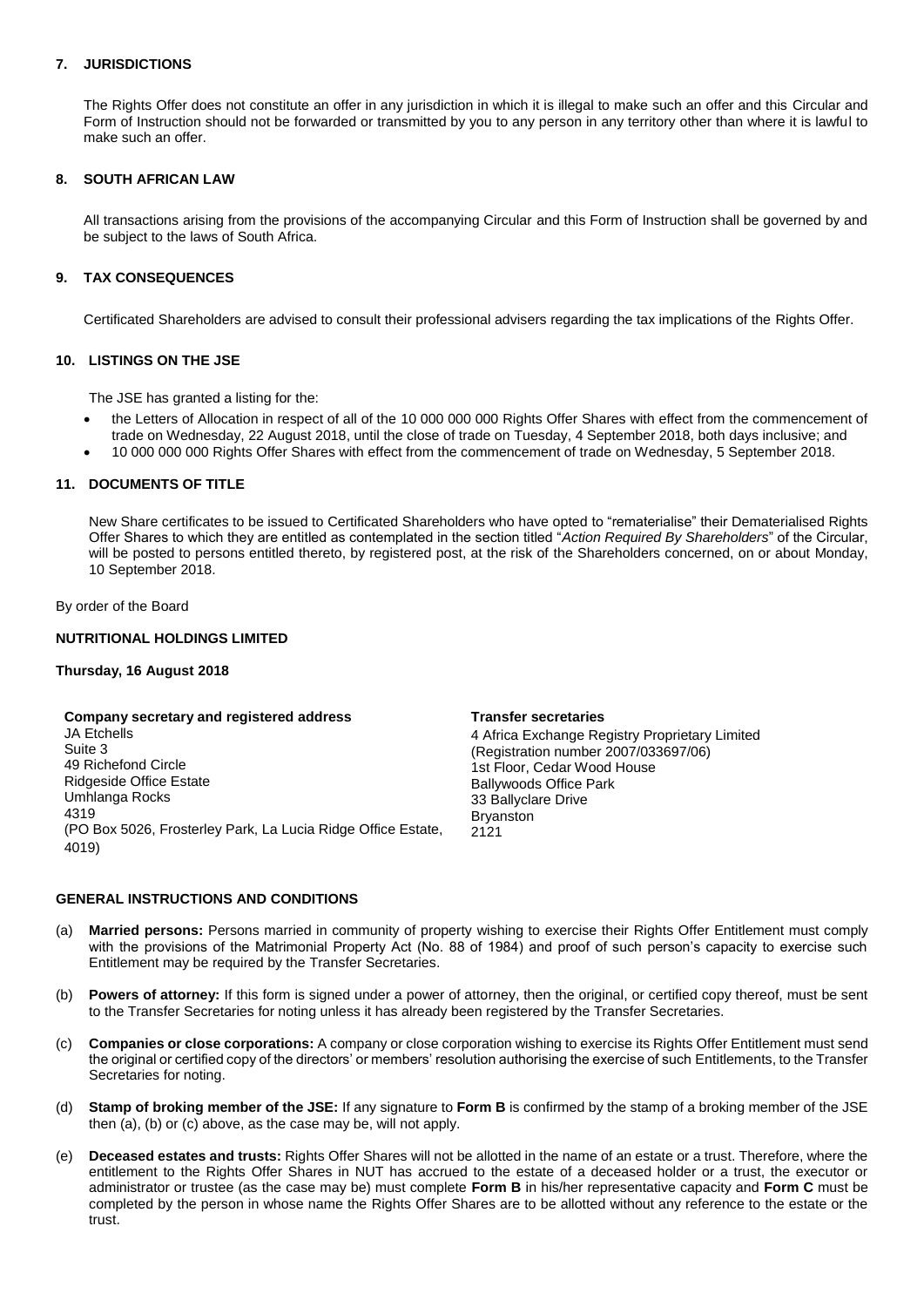- (f) **Joint holders:** Where applicable, all joint holders of Letters of Allocation must sign the Form of Instruction in the appropriate space provided therefor.
- (g) **Receipts and documents:** No receipts will be given for completed Forms of Instruction and remittances. Documents accompanying applications will be returned by the Transfer Secretaries in due course, at the risk of the applicant.
- (h) **Share certificates:** NUT uses the "certified transfer deeds and other temporary documents of title" procedure approved by the JSE and, therefore, will issue only one "block" share certificate for the Rights Offer Shares allotted by it to each acceptor of the offer. Accordingly, in the event that a Certificated Shareholder holds more than one share certificate, all of the Rights Offer Shares allotted to such Certificated Shareholder who participates in the Rights Offer, will be allotted collectively through the issuance of one new share certificate only.

All documentation to be forwarded to:

# **The Transfer Secretaries**

**NUT – Rights Offer** c/o 4 Africa Exchange Registry Proprietary Limited (Registration number 2007/033697/06) 1st Floor, Cedar Wood House Ballywoods Office Park 33 Ballyclare Drive Bryanston 2121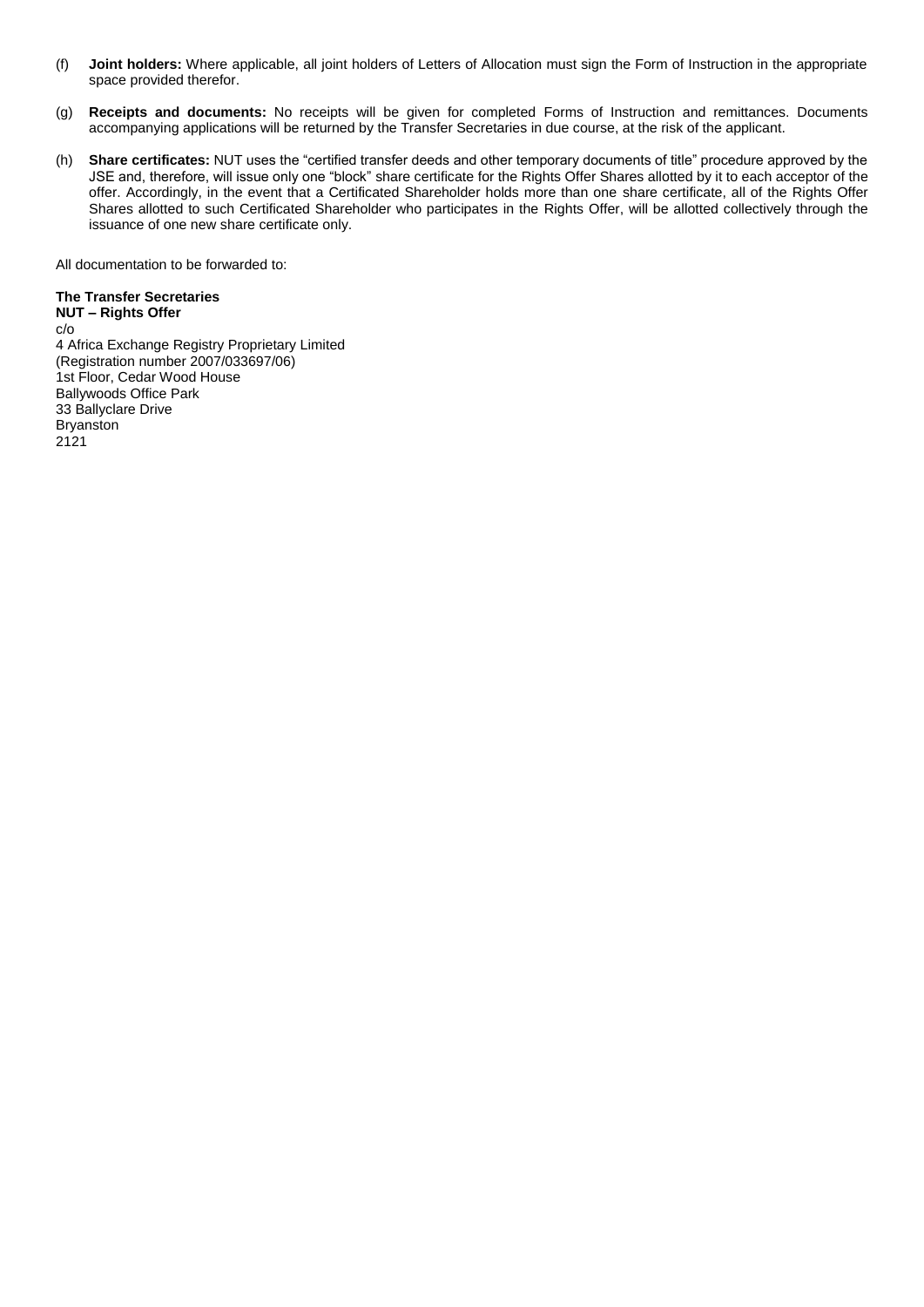# **Payment instruction**

Tick appropriate box

|    | 1. By cheque, which should be posted at my/our own risk to the following address:                                                                                                                                                                                                                                                                                                                                                                                                                                                                                                         |  |  |
|----|-------------------------------------------------------------------------------------------------------------------------------------------------------------------------------------------------------------------------------------------------------------------------------------------------------------------------------------------------------------------------------------------------------------------------------------------------------------------------------------------------------------------------------------------------------------------------------------------|--|--|
|    | In order to comply with the requirements of the Financial Intelligence Centre Act, 2001 (No. 38 of 2001), 4 Africa<br>Exchange Registry Proprietary Limited will be unable to record any change of address mandated unless the<br>following documentation is received from the relevant Shareholder:<br>an original certified copy of your identity document;<br>an original certified copy of a document issued by the South African Revenue Services to verify your tax<br>number. If you do not have a tax number, please submit a letter stating this and have the letter signed by a |  |  |
|    | Commissioner of Oaths; and<br>an original or original certified copy of a service (or utility) bill to verify your residential address.<br>$\bullet$                                                                                                                                                                                                                                                                                                                                                                                                                                      |  |  |
| 2. | By electronic funds transfer ("EFT") to the following bank account:<br>Name of Bank                                                                                                                                                                                                                                                                                                                                                                                                                                                                                                       |  |  |
|    | <b>Account Number</b>                                                                                                                                                                                                                                                                                                                                                                                                                                                                                                                                                                     |  |  |
|    | <b>Branch Code</b>                                                                                                                                                                                                                                                                                                                                                                                                                                                                                                                                                                        |  |  |
|    | In order to comply with the requirements of the Financial Intelligence Centre Act, 2001 (No. 38 of 2001), 4 Africa<br>Exchange Registry (Pty) Limited will be unable to record any change of payment mandated unless the following<br>documentation is received from the relevant Shareholder:                                                                                                                                                                                                                                                                                            |  |  |
|    | an original certified copy of your identity document;                                                                                                                                                                                                                                                                                                                                                                                                                                                                                                                                     |  |  |
|    | an original certified copy of a document issued by the South African Revenue Services to verify your tax<br>$\bullet$<br>number. If you do not have a tax number, please submit a letter stating this and have the letter signed by a<br>Commissioner of Oaths; and                                                                                                                                                                                                                                                                                                                       |  |  |
|    | a certified true copy of an original bank statement.<br>$\bullet$                                                                                                                                                                                                                                                                                                                                                                                                                                                                                                                         |  |  |
|    | PLEASE NOTE THAT IF THE ABOVE INFORMATION IS NOT COMPLETE OR IF CONFLICTING INSTRUCTIONS ARE GIVEN,<br>A CHEQUE PAYMENT OF THE AMOUNT DUE WILL BE SENT TO THE ADDRESS RECORDED IN NUT'S SHARE REGISTER.                                                                                                                                                                                                                                                                                                                                                                                   |  |  |

# **Signed**

Signature(s) of Certificated NUT Shareholder selling his/her Rights Offer Entitlement (all joint holders must sign)

**\_\_\_\_\_\_\_\_\_\_\_\_\_\_\_\_\_\_\_\_\_\_\_\_\_\_\_\_\_\_\_\_\_\_\_\_\_\_\_\_\_\_\_\_\_\_\_\_\_\_\_\_\_\_\_\_\_\_\_\_\_\_\_\_\_\_\_\_\_\_\_\_\_\_\_\_**

**Date** 2018

**\_\_\_\_\_\_\_\_\_\_\_\_\_\_\_\_\_\_\_\_\_\_\_\_\_\_\_\_\_\_\_\_\_\_\_\_\_\_\_\_\_\_\_\_\_\_\_\_\_\_\_\_\_\_\_\_\_\_\_\_\_\_\_\_\_\_\_\_\_\_\_\_\_\_\_\_** Assisted by me (where applicable)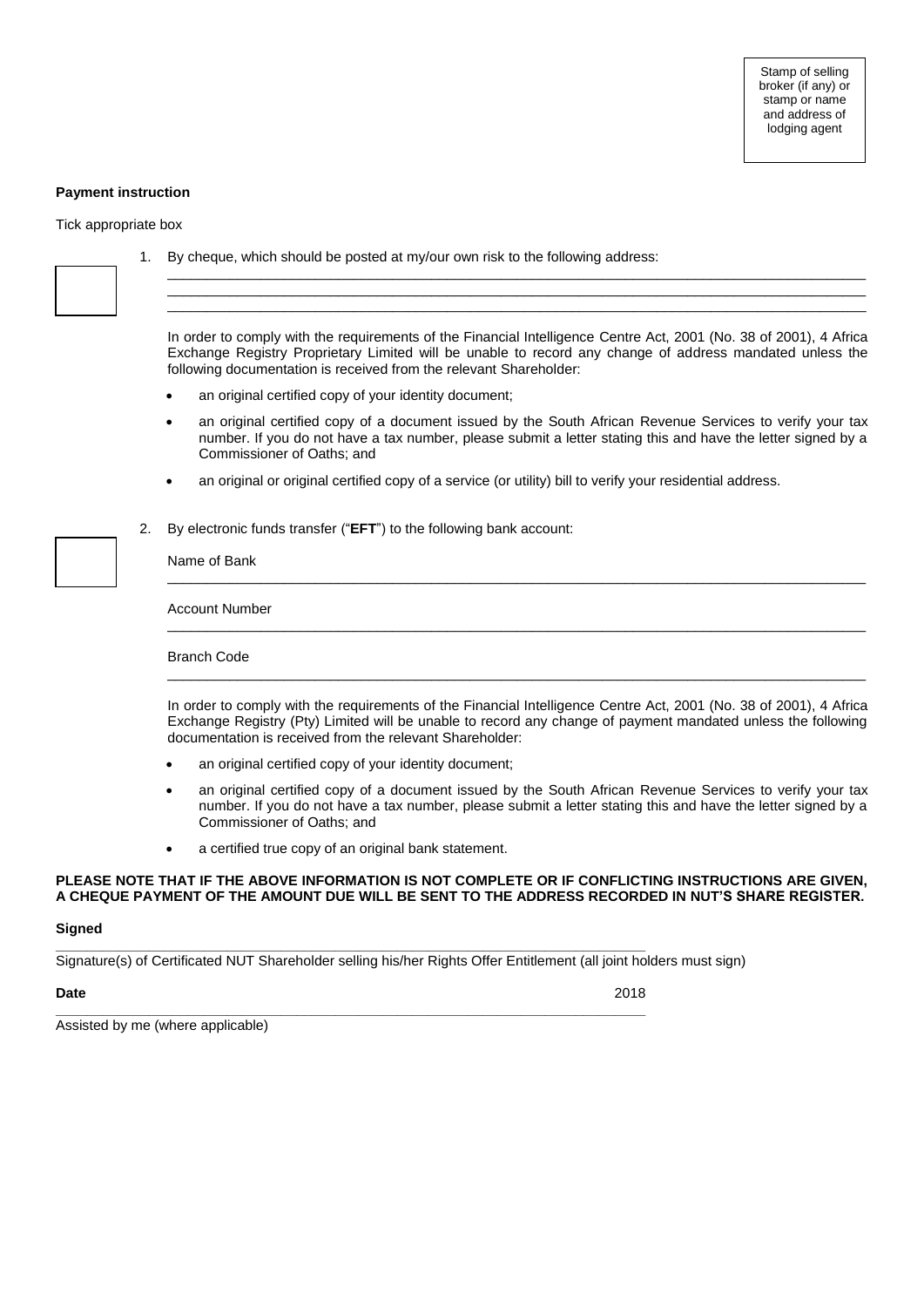Stamp of selling broker (if any) or stamp or name and address of lodging agent

# **FORM C: REGISTRATION APPLICATION FORM (to be accompanied by a cheque or banker's draft or EFT swift reference number)**

This form must be completed in respect of the person(s) in whose name(s) the Rights Offer Shares must be allotted.

To the Directors,

# **NUTRITIONAL HOLDINGS LIMITED**

I/We hereby request you to allot the Rights Offer Shares comprised in this Form of Instruction and as indicated in **Block (5) on page 2 of the Form of Instruction** in the following name(s) upon the conditions set out in the accompanying Circular.

I/We authorise you to place such name(s) on the Register of Shareholders in respect thereof.

 $\_$  ,  $\_$  ,  $\_$  ,  $\_$  ,  $\_$  ,  $\_$  ,  $\_$  ,  $\_$  ,  $\_$  ,  $\_$  ,  $\_$  ,  $\_$  ,  $\_$  ,  $\_$  ,  $\_$  ,  $\_$  ,  $\_$  ,  $\_$  ,  $\_$  ,  $\_$  ,  $\_$  ,  $\_$  ,  $\_$  ,  $\_$  ,  $\_$  ,  $\_$  ,  $\_$  ,  $\_$  ,  $\_$  ,  $\_$  ,  $\_$  ,  $\_$  ,  $\_$  ,  $\_$  ,  $\_$  ,  $\_$  ,  $\_$  ,

 $\_$  ,  $\_$  ,  $\_$  ,  $\_$  ,  $\_$  ,  $\_$  ,  $\_$  ,  $\_$  ,  $\_$  ,  $\_$  ,  $\_$  ,  $\_$  ,  $\_$  ,  $\_$  ,  $\_$  ,  $\_$  ,  $\_$  ,  $\_$  ,  $\_$  ,  $\_$  ,  $\_$  ,  $\_$  ,  $\_$  ,  $\_$  ,  $\_$  ,  $\_$  ,  $\_$  ,  $\_$  ,  $\_$  ,  $\_$  ,  $\_$  ,  $\_$  ,  $\_$  ,  $\_$  ,  $\_$  ,  $\_$  ,  $\_$  ,

 $\_$  ,  $\_$  ,  $\_$  ,  $\_$  ,  $\_$  ,  $\_$  ,  $\_$  ,  $\_$  ,  $\_$  ,  $\_$  ,  $\_$  ,  $\_$  ,  $\_$  ,  $\_$  ,  $\_$  ,  $\_$  ,  $\_$  ,  $\_$  ,  $\_$  ,  $\_$  ,  $\_$  ,  $\_$  ,  $\_$  ,  $\_$  ,  $\_$  ,  $\_$  ,  $\_$  ,  $\_$  ,  $\_$  ,  $\_$  ,  $\_$  ,  $\_$  ,  $\_$  ,  $\_$  ,  $\_$  ,  $\_$  ,  $\_$  ,

 $\_$  ,  $\_$  ,  $\_$  ,  $\_$  ,  $\_$  ,  $\_$  ,  $\_$  ,  $\_$  ,  $\_$  ,  $\_$  ,  $\_$  ,  $\_$  ,  $\_$  ,  $\_$  ,  $\_$  ,  $\_$  ,  $\_$  ,  $\_$  ,  $\_$  ,  $\_$  ,  $\_$  ,  $\_$  ,  $\_$  ,  $\_$  ,  $\_$  ,  $\_$  ,  $\_$  ,  $\_$  ,  $\_$  ,  $\_$  ,  $\_$  ,  $\_$  ,  $\_$  ,  $\_$  ,  $\_$  ,  $\_$  ,  $\_$  ,

Surname(s) or name of company

\*Mr/Mrs/Miss

First names in full

Postal address (preferably a P O Box address)

| Postal Code                       |      |
|-----------------------------------|------|
| E-mail address                    |      |
| Telephone number (office hours) ( |      |
| Cellphone number (                |      |
| Date                              | 2018 |
| Signature                         |      |

Stamp of buying broker (if any) or stamp or name and address of lodging agent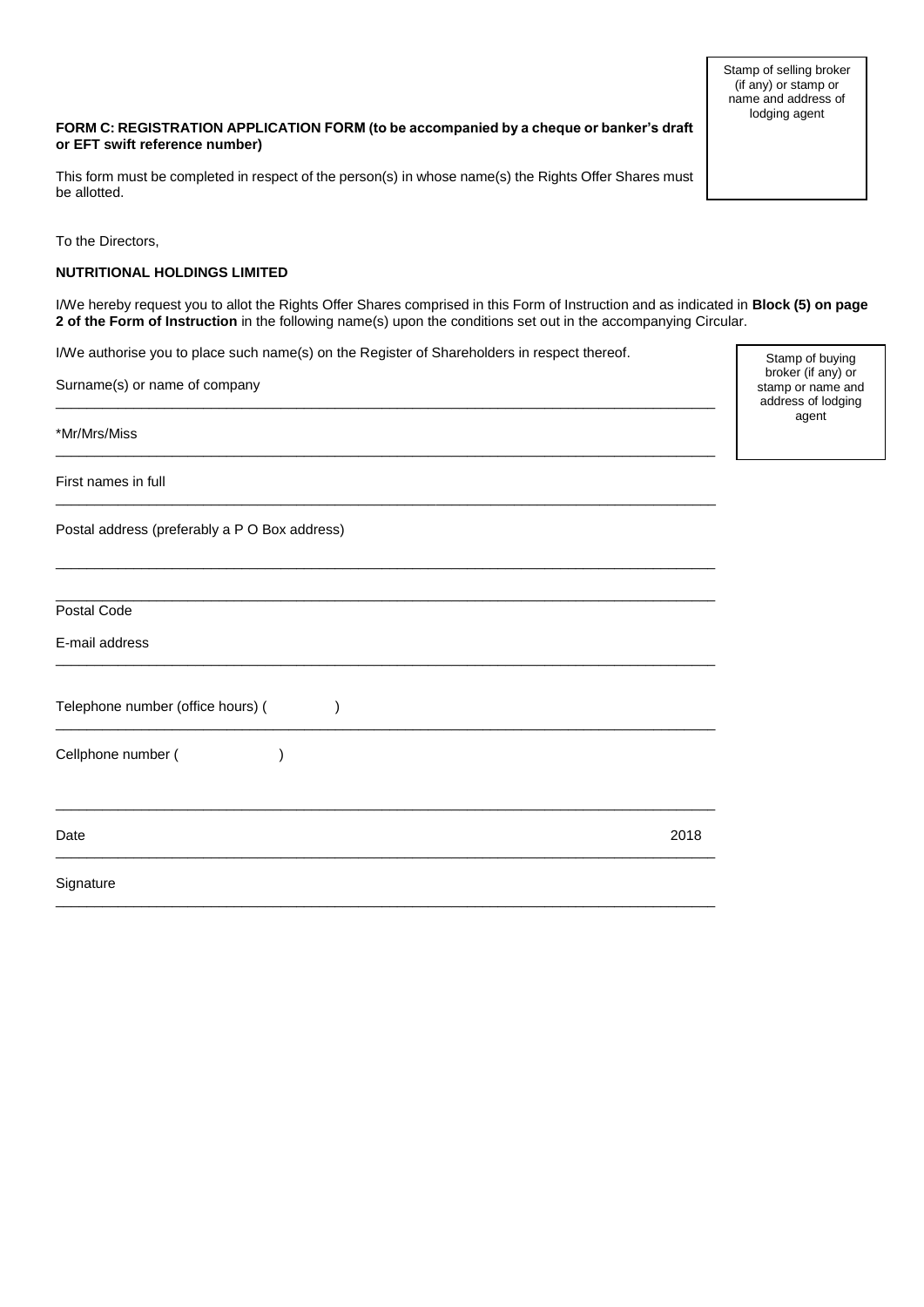# **FORM D: POSTAL INSTRUCTIONS (to be completed only if you require a share certificate)**

Holders of Certificated NUT Shares accepting all the Rights Offer Entitlement allocated to them in terms of the Rights Offer will receive their Rights Offer Shares in Certificated form, which will not be good for delivery until they have been Dematerialised.

Holders of Certificated Shares should complete the section below.

Kindly post the relevant Share certificate to the following address by registered post:

Name

Postal address (preferably a PO Box address)

In order to comply with the requirements of the Financial Intelligence Centre Act, 2001 (No. 38 of 2001), 4 Africa Exchange Registry Proprietary Limited will be unable to record any change of address mandated unless the following documentation is received from the relevant Shareholder:

 $\_$  ,  $\_$  ,  $\_$  ,  $\_$  ,  $\_$  ,  $\_$  ,  $\_$  ,  $\_$  ,  $\_$  ,  $\_$  ,  $\_$  ,  $\_$  ,  $\_$  ,  $\_$  ,  $\_$  ,  $\_$  ,  $\_$  ,  $\_$  ,  $\_$  ,  $\_$  ,  $\_$  ,  $\_$  ,  $\_$  ,  $\_$  ,  $\_$  ,  $\_$  ,  $\_$  ,  $\_$  ,  $\_$  ,  $\_$  ,  $\_$  ,  $\_$  ,  $\_$  ,  $\_$  ,  $\_$  ,  $\_$  ,  $\_$  ,

 $\_$  ,  $\_$  ,  $\_$  ,  $\_$  ,  $\_$  ,  $\_$  ,  $\_$  ,  $\_$  ,  $\_$  ,  $\_$  ,  $\_$  ,  $\_$  ,  $\_$  ,  $\_$  ,  $\_$  ,  $\_$  ,  $\_$  ,  $\_$  ,  $\_$  ,  $\_$  ,  $\_$  ,  $\_$  ,  $\_$  ,  $\_$  ,  $\_$  ,  $\_$  ,  $\_$  ,  $\_$  ,  $\_$  ,  $\_$  ,  $\_$  ,  $\_$  ,  $\_$  ,  $\_$  ,  $\_$  ,  $\_$  ,  $\_$  ,

- an original certified copy of your identity document;
- an original certified copy of a document issued by the South African Revenue Services to verify your tax number. If you do not have a tax number, please submit a letter stating this and have the letter signed by a Commissioner of Oaths; and
- an original or original certified copy of a service (or utility) bill to verify your residential address.

(If no specific instructions are given here, the Certificated Shares will be forwarded to the address as shown in Block (1) of page 2 of the Form of Instruction.)

A Shareholder wishing to collect his/her/their new share certificate from the Transfer Secretaries must tick this block: